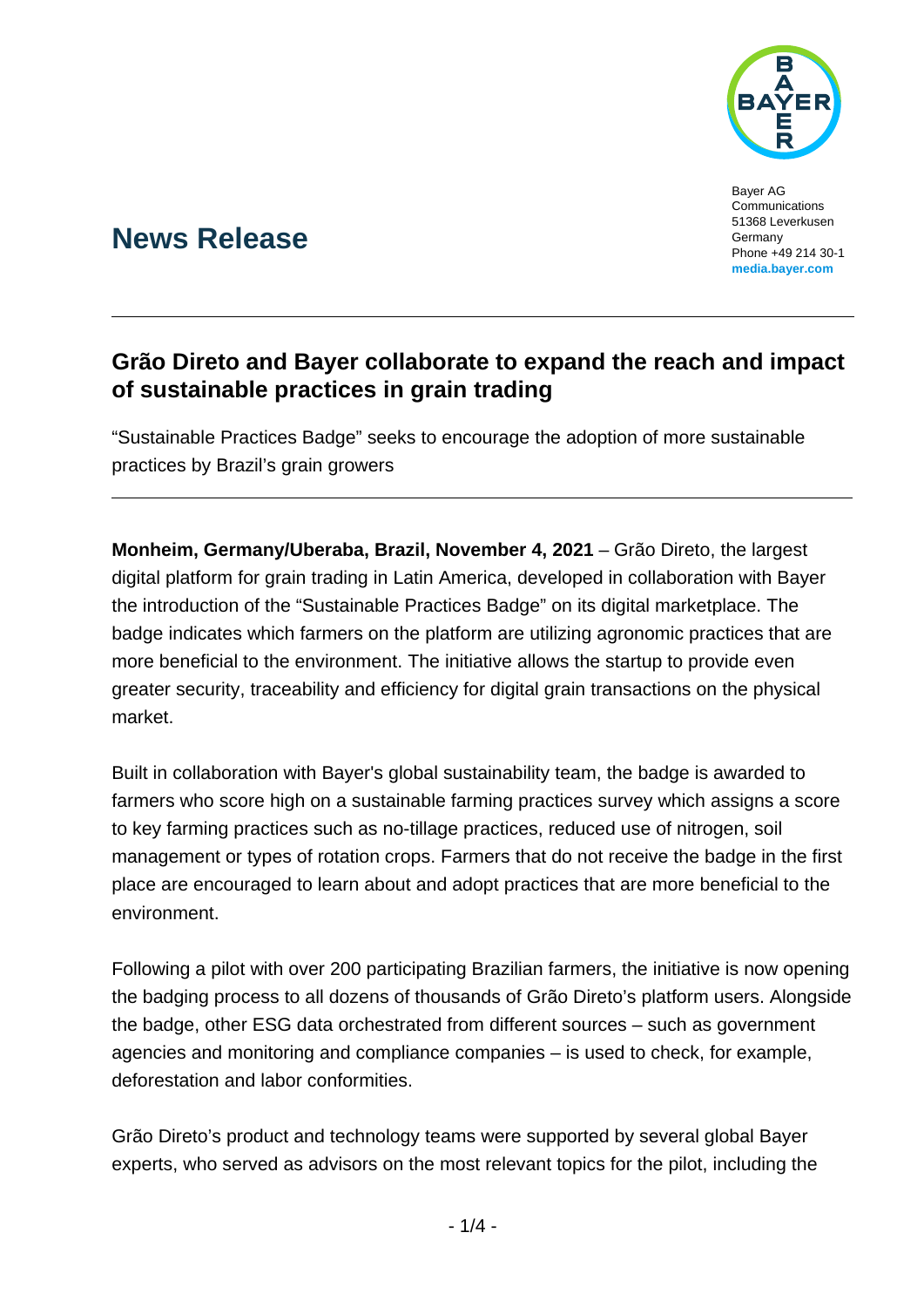best way to approach the farmers, composition of the score, methodology and results. Leaps by Bayer, the impact investment arm of Bayer, also participated in investment rounds for Grão Direto in 2018 and 2021.

"It was an incredible collaborative effort," stated Frederico Marques, Head of Product and CTO of Grão Direto and leader of the initiative. "Our team was in contact with leading ESG specialists, researched benchmarks from other markets, validated the customer experience and the user acceptance and, of course, defined which agronomic practices – and at what level – are differentials for better environmental care." For Marques, Bayer's support was important: "It is gratifying to be in a working group with some of the biggest names in the world on sustainability, carbon emissions and digital products for agribusiness. The availability, kindness and involvement of these professionals make us even more confident that we are on the right path to be the digital grain trading platform that most encourages sustainability in the world," emphasized Marques.

"As a global leader in agriculture with significant scale and reach, we have an increased responsibility to address the challenges facing our food system and agriculture's impact on the environment, and we believe in strong partnerships," said Matthias Berninger, Head of Public Affairs, Science & Sustainability at Bayer. "That's precisely why we collaborated with Grão Direto on the Sustainability Practices Badge. This is a great example of how we incentive farmers to implement solutions to achieve better harvests using less water, land and energy."

### **Democratization of information and market demand**

The availability of sustainability information on the Grão Direto's platform also enables better control for buyers, from diverse profiles and sizes, that do not yet have such advanced environmental compliance processes. Therefore, the adoption of sustainability standards in the commercialization of grains can reach beyond large companies, which already have their own and specific ESG sectors. The platform supports and encourages its users to meet the growing demands for sustainability in agricultural commodities businesses, increasing the quality of standards and processes throughout the origination of grain value chain. Furthermore, the technology makes it possible to provide advice and education in cases where the system identifies opportunities to improve users' agricultural practices, thus boosting the general level of sustainability throughout the entire origination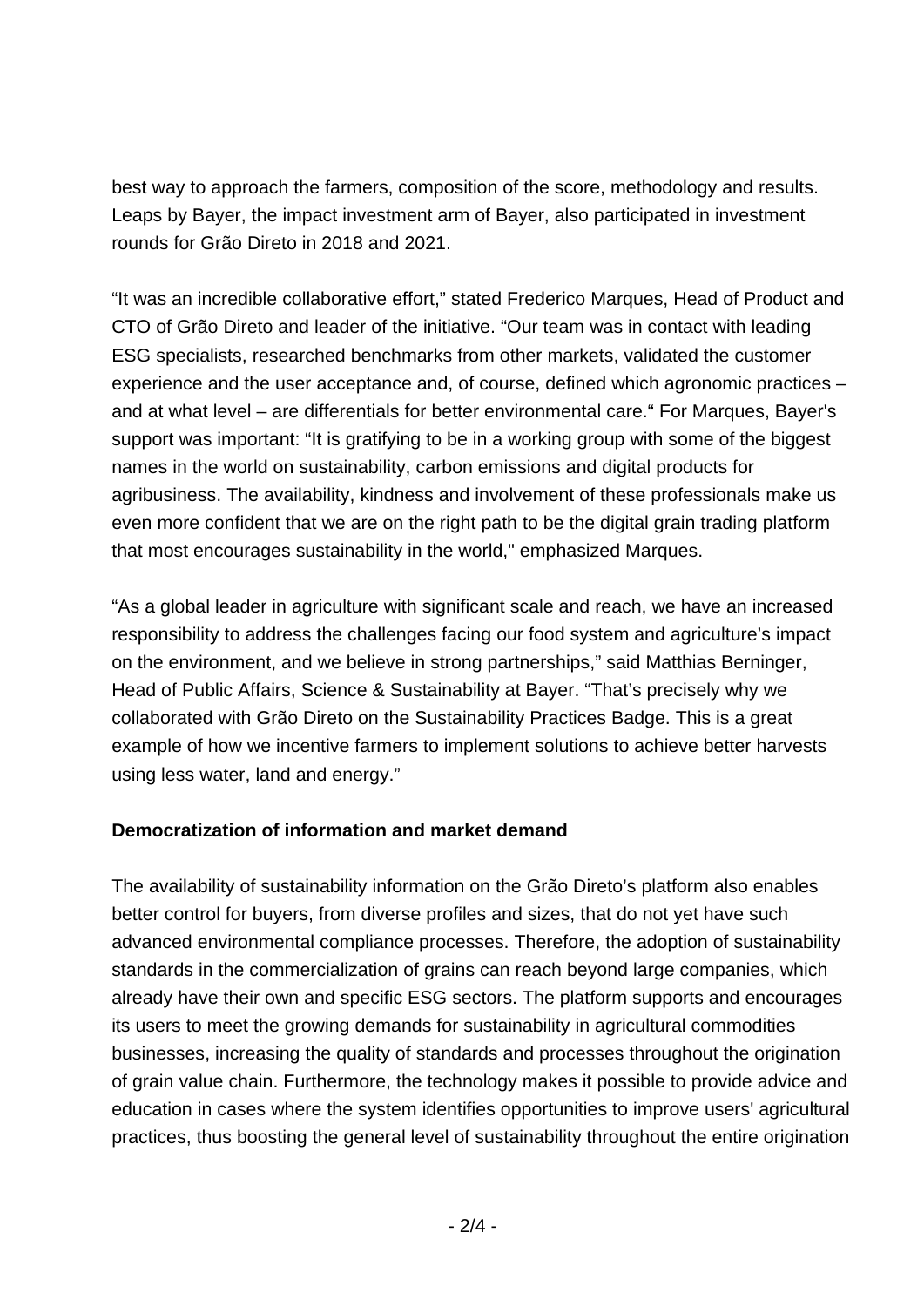chain. An increase on sustainability awareness in large scale can benefit a variety of important biomes such as the Amazon and Cerrado.

Positioned as a marketplace, Grão Direto's strategy is to gather, process and display ESG data from different sources that actively produce this type of information. Therefore, Grão Direto acts as a client of these monitoring and compliance companies, helping to distribute their products and services, facilitating their connection with new clients and partners, and contributing to their models based on the data generated by the Grão Direto platform. The idea is to provide the market at the right time and in an integrated and accessible way with the information necessary for grain transactions to be closed quickly, safely and with state-of-the-art environmental and social compliance.

"Brazilian farmers are not afraid of sustainability, since the vast majority are engaged and have excellent practices that protect the environment," said Frederico Marques. "What they are looking for is a simple, integrated, and effective way to demonstrate their suitability." In this sense, Grão Direto will contribute to Brazil's leadership on this matter. "Our vision is to ensure that all grain traded digitally through the platform has passed welldefined market criteria regarding sustainability, and also promoting best practices and processes for all grain growers and buyers. The ESG theme will open even more doors for Brazilian farmers and we want to boost this movement by supporting efficient, safe and sustainable agribusinesses. This is just the first step", highlights Marques.

#### **About Grão Direto**

Grão Direto is the leading platform for digital grain trading in Brazil, serving thousands of farmers and buyers like, multinational grain trading companies, feed factories, cooperatives, warehouses, brokers, livestock confinement, among others, to trade in the spot market, forward market or in barter operations. To access services, farmers and buyers from Brazil can download the application for free on their mobile devices or connect via computers. There, they have access to various services and support from Grão Direto. In addition, the company has customized solutions for its users to support them in their digital transformation. These services include market intelligence, digitization of the supplier base, digital contracts and documents management, grain pricing tools, origination insights and integration with social and environmental compliance solutions. Everything to make grain trading more efficient, modern and sustainable. For more information, visit [www.graodireto.com.br.](http://www.graodireto.com.br/)